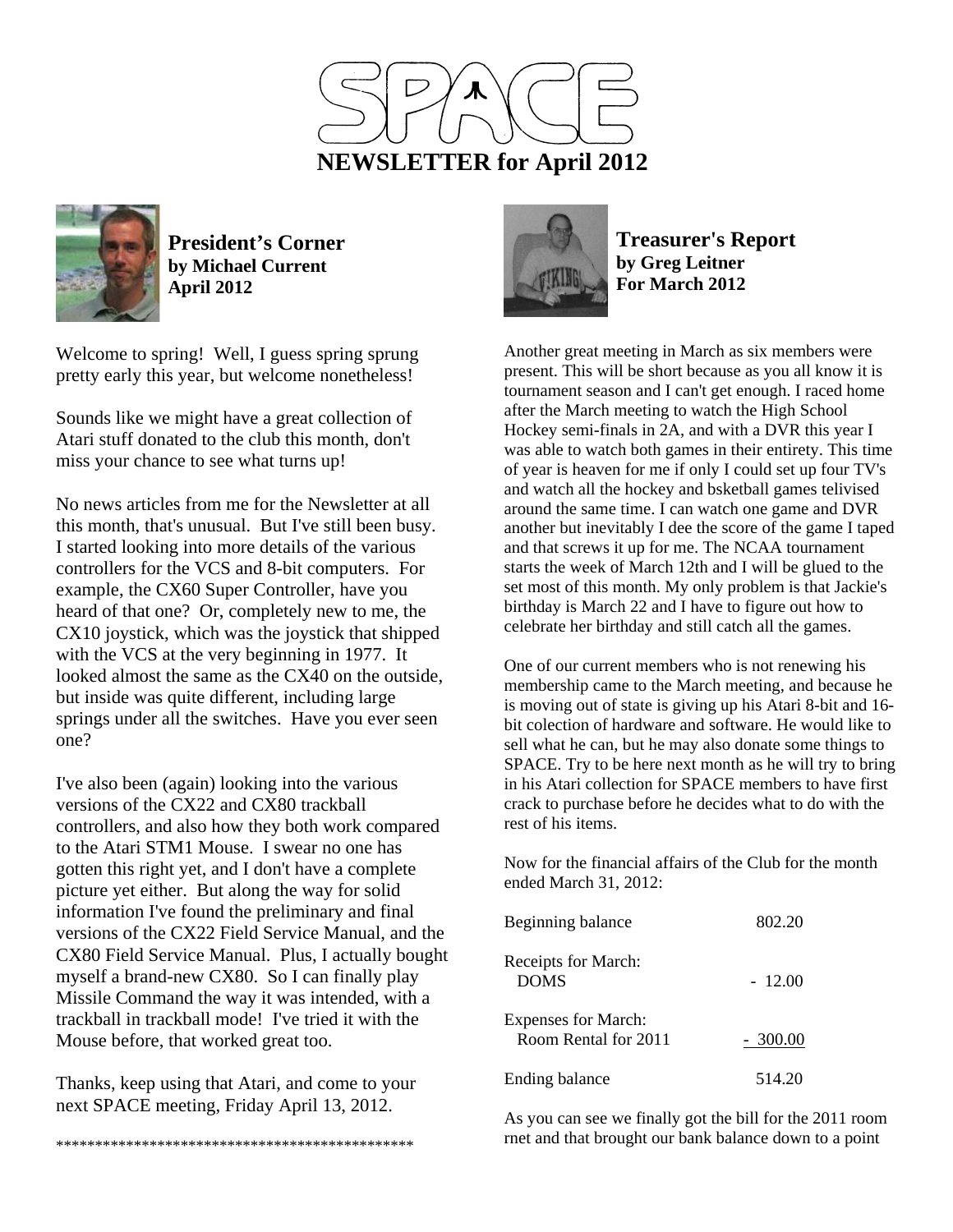that we have to start debating on how to keep the Club going after 2012. I figure if we let things stand as they are we need around \$500.00 to make it through each year. We will need most of our balance that we have as of today to make it through this year, but we will need another \$500.00 for 2013. Just food for thought.

Well that's all this month. It's ten minutes before tip-off so I just made it. See you in April.

\*\*\*\*\*\*\*\*\*\*\*\*\*\*\*\*\*\*\*\*\*\*\*\*\*\*\*\*\*\*\*\*\*\*\*\*\*\*\*\*\*\*\*\*\*\*



**Secretary's Report By Brian Little For March 2012** 

NOTE: Brian Little, current SPACE Secretary, could not get to the Secretary's Report in time for March. So, he asked me to do it. Without further adieu, here is my Acting Secretary's Report:

Acting Secretary's Report April 2012 By Steve Peck

"In the course of the past couple of months, we gained a new member that Greg's son Tony introduced to the club. His name is Mark and we welcome him as a full-fledged member of SPACE. He also was instrumental in figuring out the game in the November 2011 DOM. So, all I can say is way to go, Tony and Mark, for doing that! I'd like to know how you both did it myself. In fact, I might just buy the November 2011 DOM just for that. It looks like a pretty cool puzzle game.

"Also, John Mitchell, who signed up as a SPACE member then stopped coming for a while, came in March. It was good to have him. He will be moving to be with his son in California. So, Good Luck, John, on your move out to the Golden State. John also stated he may have more stuff to auction as well, so when we have an auction look out for that. Joe Danko also renewed his membership in February and brought auction stuff as well. We have eleven of fourteen members paid up as of today.

"On a lighter note, Nolan called from Florida for the SPACE Website Report. He stated that, although it isn't a serious issue, people have been logging on to spam the site with all kinds of spam ads. I am also going to implore everybody in the club (this includes me as well, so I am not exempt) to start visit the SPACE site much more often. I am going to because it supports SPACE and has a lot of interesting information about the club and its history. So, please feel free to sign into the site and gain its knowledge.

"Greg stated that Dara, his daughter-in-law, told him it might be a good idea to put the newsletter in e-mail format to save cost. I am all for that if we need to do that. Theoretically, we could save the newsletters, past and present, as PDF files and post them as downloads on the SPACE Website. Then, maybe, we can get more people interested in the site and, possibly, becoming members.

"One more thing, Lance is going to start selling more S-Video upgrades soon for the Atari 8-bit computers. You can contact him at www.atarisales.com for more information on that, including pricing and availability.

"This concludes the Secretary's Report. Thanks for reading! Excelsior!".